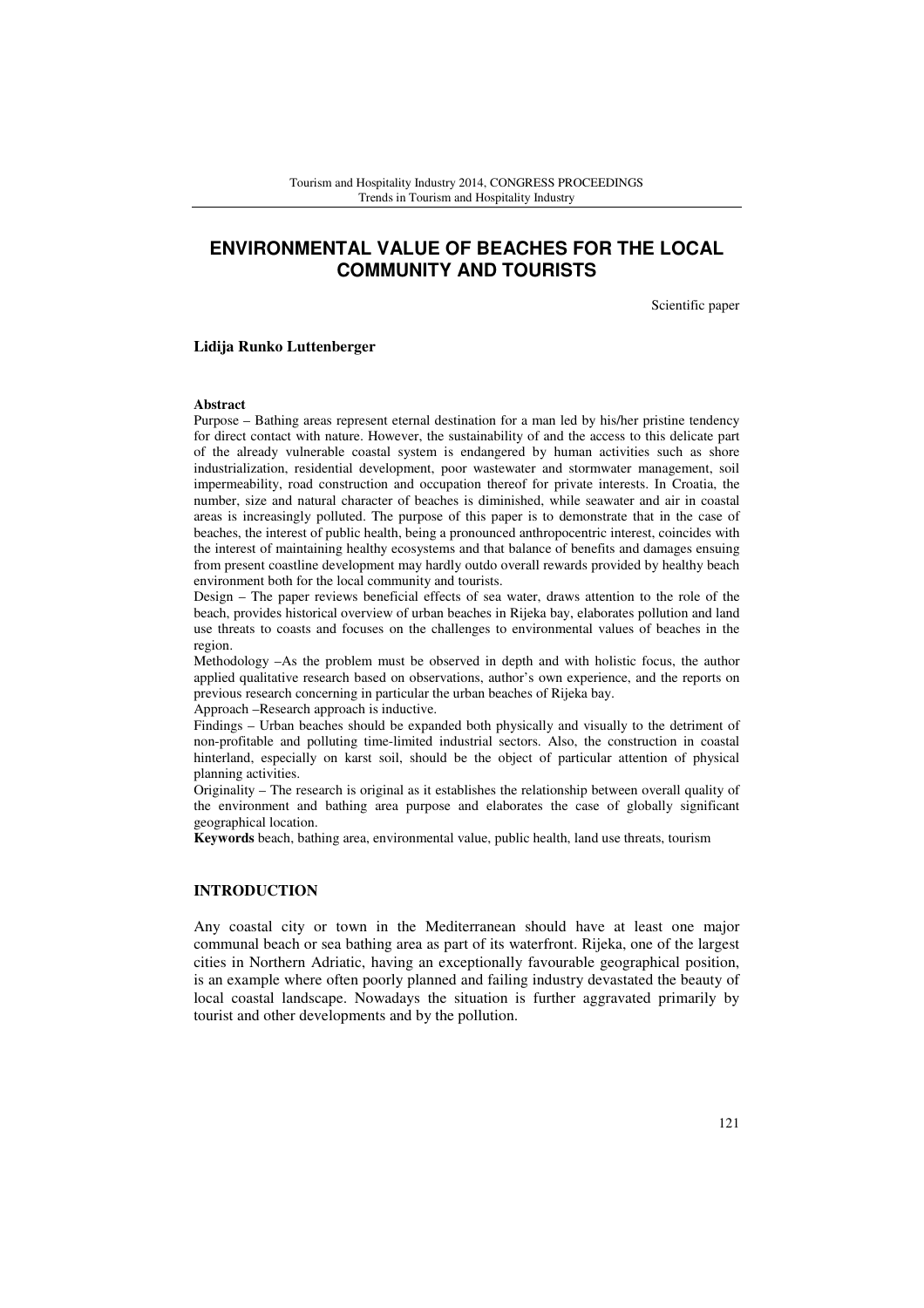On the other hand, the ocean is the birthplace of life and the medium of an infinitely rich and complex biological activity. The fact that ocean water is also the natural mineral substitute for our internal environment and human plasma, opens the door to a major area of research which is particularly important in the face of the crisis in public health. $<sup>1</sup>$ </sup>

The beach is the place where people meet and recreate. Beach environments promote families' health and wellbeing and positive relationship with nature<sup>2</sup> and therefore there should be a public interest for public beaches as opposed to the interest of viewing the beaches as places of pursuing various commercial, very often polluting activities.

The author analyses the origins of threats to mostly urban beaches as places of mass recreation providing significant potential benefit for public health for domestic population and the visitors, and argues that in the case of beaches, the interest of public health, being a pronounced anthropocentric interest, coincides with the interest of maintaining healthy ecosystems.

# **1. BENEFICIAL EFFECTS OF SEA WATER AND ROLE OF THE BEACH**

Writing in the mid-eighteenth century and developing the work of other physicians, the Brighton-based Dr Richard Russell was the most important publicist for the therapeutic benefits of consuming sea water. In 1750 he wrote a Dissertation on the Uses of Sea Water in the Diseases of the Glands. For Russell and many other physicians, the sea had mystical qualities. The sea as saviour was realized and mediated by the development of a small piece of architecture, the bathing machine that was initially entwined with the therapeutic consumption of the sea and for many decades enabled the medical profession and other powerful groups to control the sea-bathing process and the use of the seaside. Despite its seeming insignificance, the bathing machine became the first purpose-designed form of seaside architecture, performing the extraordinary function of taking society to nature, allowing the private individual to consume nature and profit to be made in the process. Doctors detailed the features of the ideal seaside resort. For Russell the model resort should be "neat and tidy", distant from any sea mouth to ensure high waves and a sufficiently salty sea.<sup>3</sup>

Rene Quinton(1867-1925) a French physiologist whose chief scientific work "L'eau de mer, milieu organique" (Ocean water, organic medium) was published in 1904 claimed that there is physical and physiological identity between seawater, the medium for all cellular life, and the internal environment of the organism. Qinton's laws can be summed up best in his profound revelation "We are truly a living marine aquarium". The 1957 award winning educational science documentary "Hemo the Magnificient" produced and directed by Frank Capra reaches the same conclusion, asserting that "blood is seawater". Quinton in fact asserted that all life emerged from unicellular

 $\overline{a}$ 

<sup>1</sup> Passebecq, A., Soulier, J.-M., "Human plasma and ocean plasma: Comparative study of the therapeutic properties of seawater preparations", *Ocean Health*, oceanplasma.org, 31.12.2013.

Ashbullby, K.J. et al., "The beach as a setting for families' health promotion: a qualitative study with parents and children living in coastal regions in Southwest England", *Health and Place*, 23(2013)138-147. Gray, F., *Designing the seaside: Architecture, society and nature*, Reaktion Books, London, 2006.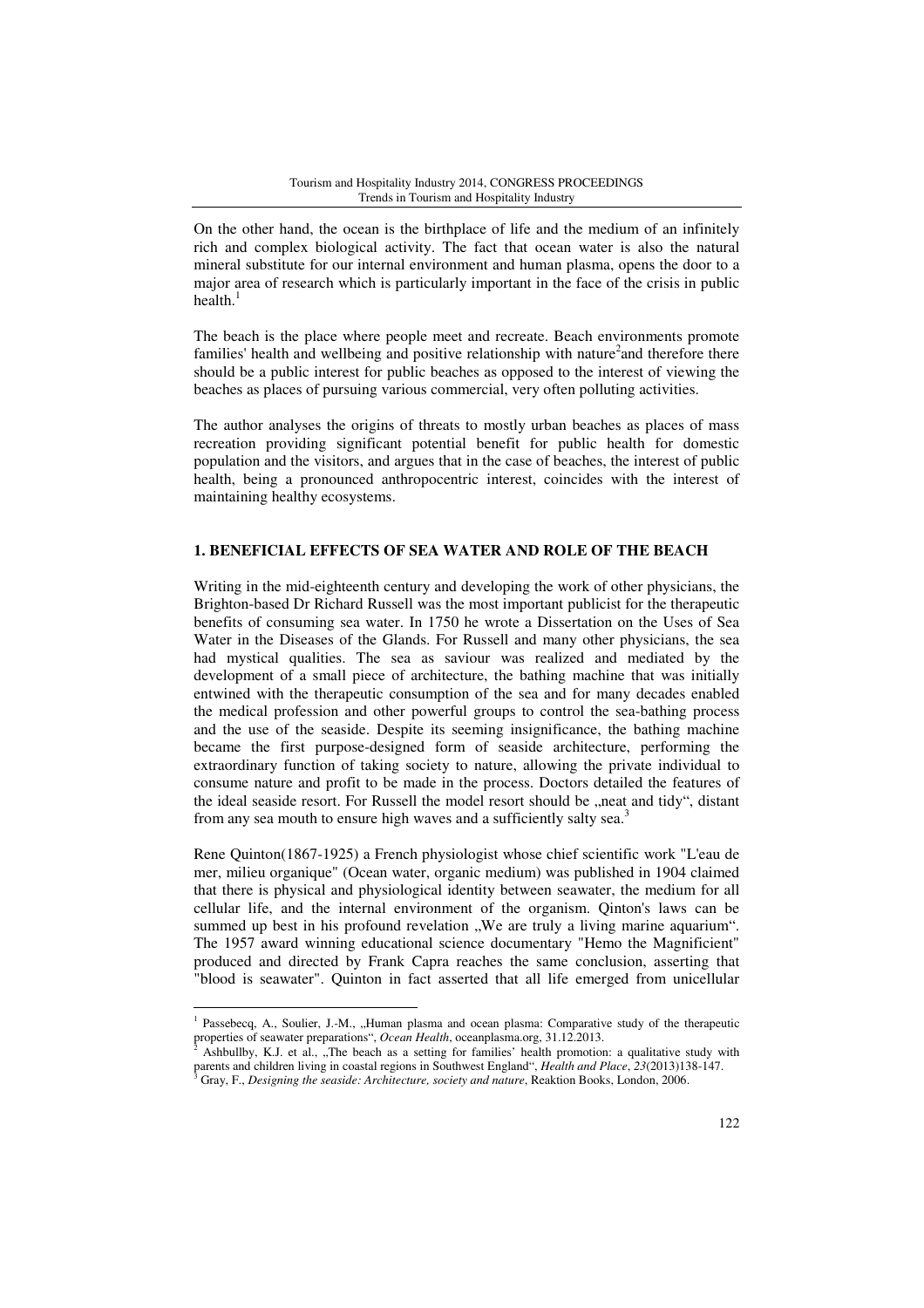organisms – the ancestors of human cells. Their need for a constant supply of mineral salts was met by the seawater in which they lived. The seawater also facilitated acidalkaline balance, which was fundamental to the establishment of homeostasis.<sup>4</sup>

Ocean water can therefore be employed in a variety of ways, one of them obviously being thalassotherapy which recommends the use of ocean water in its natural state outdoors, based on the benefits of marine climate.

With sea bathing areas also representing an important social and cultural element, Croatian coast is by its indented character an interesting example of the development of communication with the coast. Those are the places where people meet, acquire experience and create certain behaviour patterns. The bathing culture is practically an unalienable civilisation dimension which any individual may benefit from, just like is the sunlight. Apart from the universally known body culture present in water sports, or in addition to hydro and helio therapeutical qualities, there is another, social determinant of the bathing area – that defines it as the place of equalisation of the poor and gentry, as is the case of carnival. Here, however, the equalization refers to undressing and thus unveils the democratic dimension of bathing area, with human body being the main protagonist of the antic worldview of healthy spirit and body. If the bathing area is furthermore a man-made facility, it assumes a still more intense gravitational force of some town square, the universal social ambience accessible to  $\tilde{a}$ ll.<sup>5</sup>

### **2. HISTORICAL OVERVIEW OF URBAN BEACHES IN RIJEKA BAY**

Ever since the end of 19th century, there were initiatives in Rijeka to create a public sea-bathing area. One of the problems prevailing at the time was that Hungarian province had seized from the city of Rijeka a narrow strip along the coast, which circumstance significantly aggravated the process of securing the permit for exempting coastal belt required for organizing the bathing area. Rijeka's citizens have in fact never relinquished sea bathing as they used nearby beaches at Brajdica established in 1899 and Pećine in the town of Sušak situated just across Rječina river (all established as private) or alternatively numerous beaches in Opatija, but were thus attracted away from the city in favour of Sušak and Opatija. In 1912 the Municipal assembly secured the permit from the Ministry of Economy to set up two communal bathing areas, one smaller at Brgud, near the entry to former Topedo factory – Bagno Nettuno, and another one at Big Pier (Mololongo) – Bagno Quarnero. Municipal government of Sušak in that same year proclaimed Sušak as bathing locality and climate spa. It is important to mention here that the inclusion of Sušak on the list of bathing and spa localities at Croatian littoral commanded for stipulating more precisely the rules concerning land development in the urban area designated for tourism. The 1900 Construction ordinance for countryside in the Kingdoms of Croatia and Slavonia clearly defined the method of constructing country-life villas and the development in

l

<sup>&</sup>lt;sup>4</sup> Dittman, R., "Evolutionary development of our internal ocean: Restoring bio-terrain with Quinton marine plasma", *Explore!* Vol 15, November 6, 2006, 1-5.

Kostelac, M., "Socio-kulturološki aspekt kupališta", in *Nadležnost lokalne samouprave na plažama i kupalištima*, Proceedings, Udruga plavo-zelenih Lido, April 2003.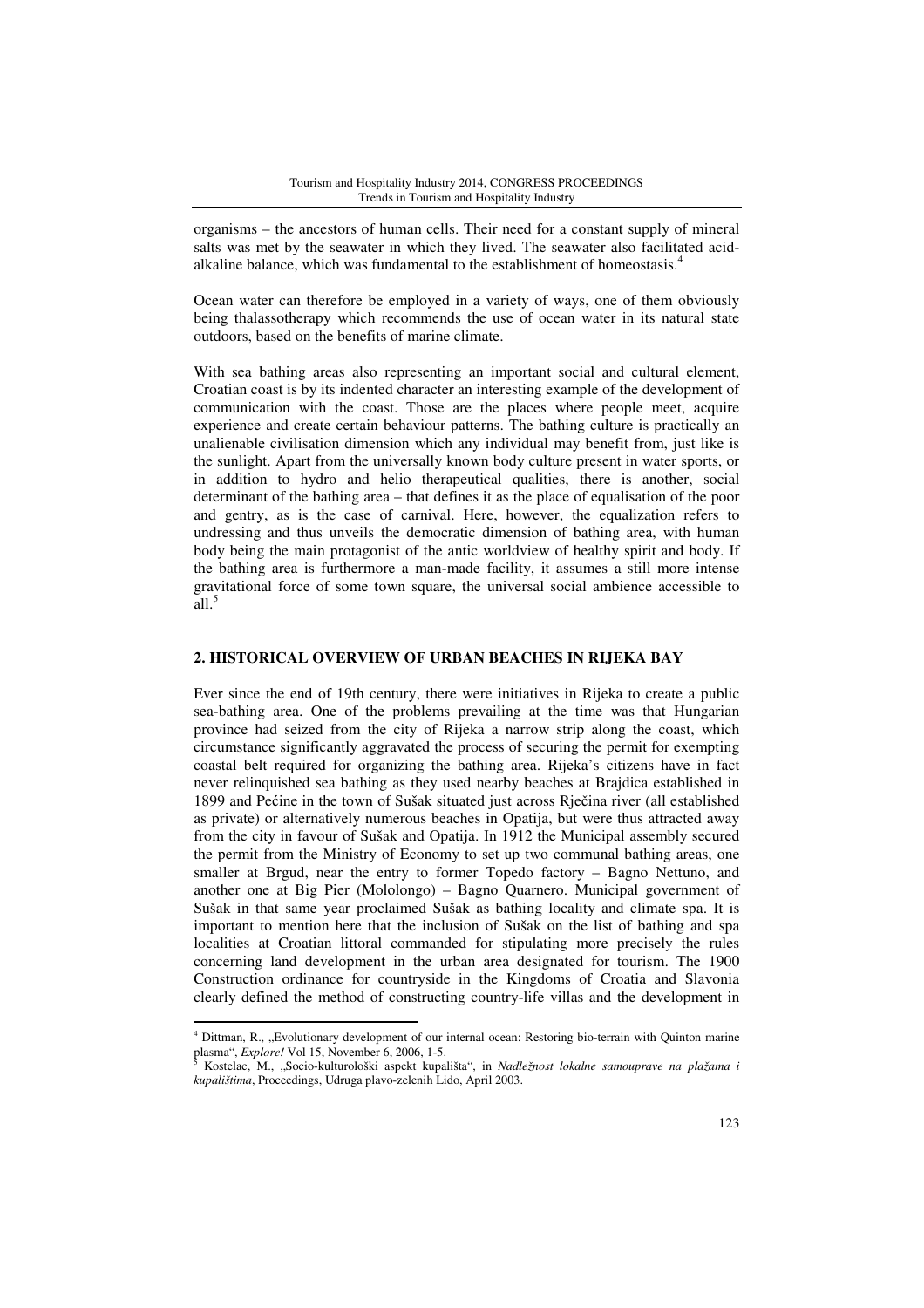bathing areas. Under said document, each owner must among other things maintain park around the house, the fence wall facing the road must be stone-made with iron grill, and the walls facing adjacent buildings must be greened with ivy and evergreen plants.<sup>6</sup>

It should be pointed out that Sušak has throughout the history of its endeavours to set up the bathing area relied on private entities and was the victim of reckless urban policy and incautious issuing of construction permits. The result was appropriation of part of the coastline endowed by par excellence beauty – Pećine, and banning free access to the sea.<sup>7</sup> Such "seaside owners" considered the construction of seaside promenade unjustifiable and unfeasible. It was in fact never built so we are to these days left the legacy of consequences of the conflicting interests between the municipality and private owners by having no appropriate seaside promenade in Sušak, as opposed to nearby Opatija where urban planning had been implemented in a manner that public seaside walkway had the priority with regard to privatization of the coast. In the same manner the attempts to establish public sea bathing area had the same fate, until 1926 when new Municipal bathing area is constructed at Delta, a natural alluvion of Rječina river flowing between Rijeka and Sušak. The regulation of Rječina river soon demonstrated its problematic character, as the waste from burnt coal accumulated at river mouth and thus diverted water in direction of the beach. After the Second Word War, port and industrial surrounding made Delta less attractive for bathing, which then remained the point of social gatherings and sport events.<sup>8</sup>The inhabitants of Sušak and Fiume were bound by the now so inaccessible Rijeka sea. It was located precisely at the site which is now occupied by the wastewater treatment plant.<sup>9</sup>

Speaking further of present times, the integral area of Delta is split space-wise by the construction of fast city road. By way of World Bank loan the Port Authority intends to embark upon the project of modernization of Rijeka port, although the development of Delta is an utopia, that being the area where according to Bralić least construction is feasible considering entire area of the city. Delta represents significant urban identity for both Sušak and Rijeka. The area of Delta should render possible also in future development of the city the continuity of attractive, open, green, landscape and visual values which connect it with its natural indent, majestic Rječina canal whose watercourse supplies mountain air from Rijeka continental hinterland. Delta should therefore remain unbuilt, but regulated urban area. It should probably become a big urban park which would stretch from the very seashore, so the space could be used for leisure, walking and recreation $10$ , sea bathing included.

As for the disappearance of historical seaside facilities in Rijeka, big Secession style pile-dwelling structures of aforementioned Bagno Quarner bathing areas located on the port jetty were demolished, as well as the 1932 hydrodrome at Riva, a city seafront. In spite of general complaints that Hungarians had cut off access to the sea for Rijeka's inhabitants by building port warehouse facilities by the very shore, the then new state,

 $\overline{a}$ 

<sup>6</sup> Matejčić, R., *Kako* č*itati grad: Rijeka ju*č*er, danas*, Naklada Kvarner, Rijeka, 2013.

<sup>7</sup> Lozzi Barković, J., "Kupalište i Hotel Jadran", *Suša*č*ka revija*, 14/15, 1996.

<sup>8</sup> Lozzi Barković, J., "Javna gradska kupališta Sušaka", *Suša*č*ka revija*, 16, 1996.

<sup>9</sup> Valerjev, N., "Gradsko kupalište na Delti", *Suša*č*ka revija*, 10/11, 1995.

<sup>&</sup>lt;sup>10</sup> Bralić, V., "Projekti uređenja Delte", Sušačka revija, 74/75, 2011.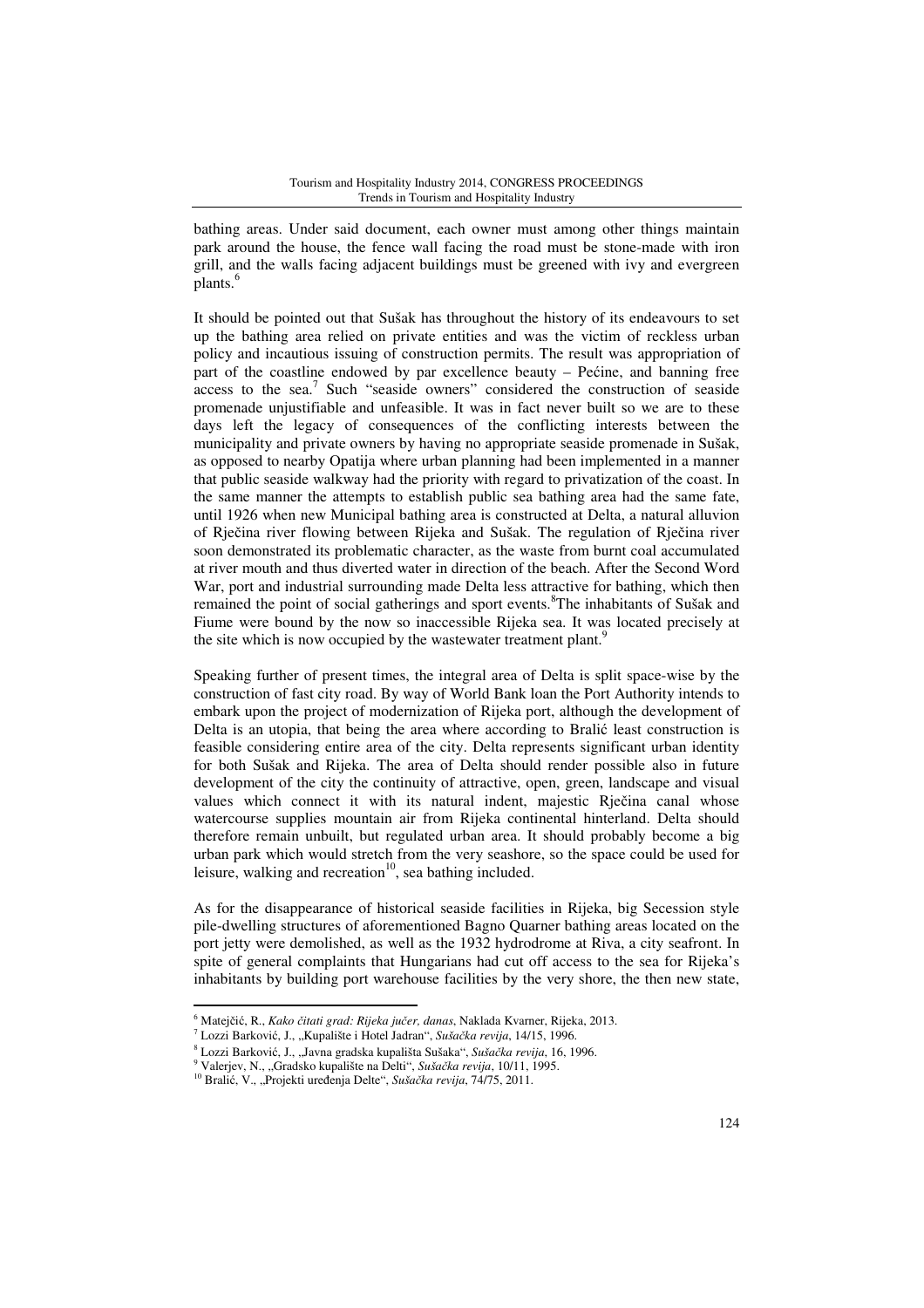Yugoslavia, acted alike by building its major port, so that instead of the old burnt Hungarian grain silo it erected by the end of Sixties as much as 2 new bigger and higher silos inconcrete. Demolitions of historical buildings in Rijeka case are most often the result of construction of roads. On top of that, megalomaniacal development in disproportionate scale denies the as-built historical status, that having been proven by Hungarians at the beginning of 20th century, and it is precisely what we ourselves are doing now at the beginning of 21st century. By planned demolition we build disproportional complex of commercial-entertainment-garage glass complex.<sup>11</sup>

At the very core of original development of the nearby Opatija riviera situated in Rijeka bay, and of its balneal architecture, was a tendency that coastal features, and thus also the bathing areas, should follow evolutionary growth of Opatija as fashionable cure site, with the aim of ensuring appropriate development along the coastline that is harmonized with the rest of urbanized space. Municipal government allowed the construction for private needs along the coast, adhering to the law on construction in coastal belt, which prevents built objects to be less than 3 metre distance from the promenade. An example of intriguing architectonic undertaking among the buildings for private bathing needs is the bathing pavilion of Schewegel family which differed from prefabricated timber construction which was prevailing at the time. The pavilion in terms of material, appearance and colour perfectly fits challenges of the site, bathing needs and link of lungomare walkway with natural profile of the cliffs. $^{12}$ 

Major public bathing areas in Opatija were Angiolinabad, Slatinabad, Lido, Quitta (Arkade), Tomaševac, Tivoli (Ičići), and Črnikovica (Volosko). Slatinabad, located at the mouth of watershed of torrents coming down from the mountain very early had frequent problem of contamination by Vrutki canal, the smell of decaying flora and fauna at the bathing area shallows, enhanced by summer heat, kitchen waste from the restaurant situated in the row of Slatinabad shops, and troubles with drainage canals of Slatina cab services. In the seventies metal raft battered down wooden plateau of old Slatinabad, after which the remains of concrete skeleton were mine blasted. The project which involved a lot of infilling, laying concrete for sun bathing areas and shrinking of a natural beach and its sea bottom was already in stand-by. Arkade beach ceded the way to Admiral Hotel in 1980, while the saddest and most violent disappearance is that of Jadran bathing area which was destroyed by fire in 1989. There remained a construction plateau only. Following mentioned events, local population moved to the remaining bathing sites, particularly to ancillary small concrete patches along coastal cliffs, the areas of underutilized hotel beaches, and smaller ports and boat berths. Whoever has the possibility, choses to drive to the beaches in nearby coastal villages or distant natural beaches on the islands.

Panoramic chronological analysis of Opatija bathing areas therefore reveals lost dimension of visual littoralization imposed by bathing capacities. Original architecture of Opatija bathing areas was the fruit of expert deliberation of the designers who in an intriguing manner conceived the development along Opatija seaside promenade. Lost

l

<sup>11</sup> Glavočić, D., "Sva riječka rušenja", *Suša*č*ka revija*, 74/75, 2011.

<sup>12</sup> *Povijest opatijskih kupališta*, Udruga Plavo zelenih Lido, Opatija, 2005.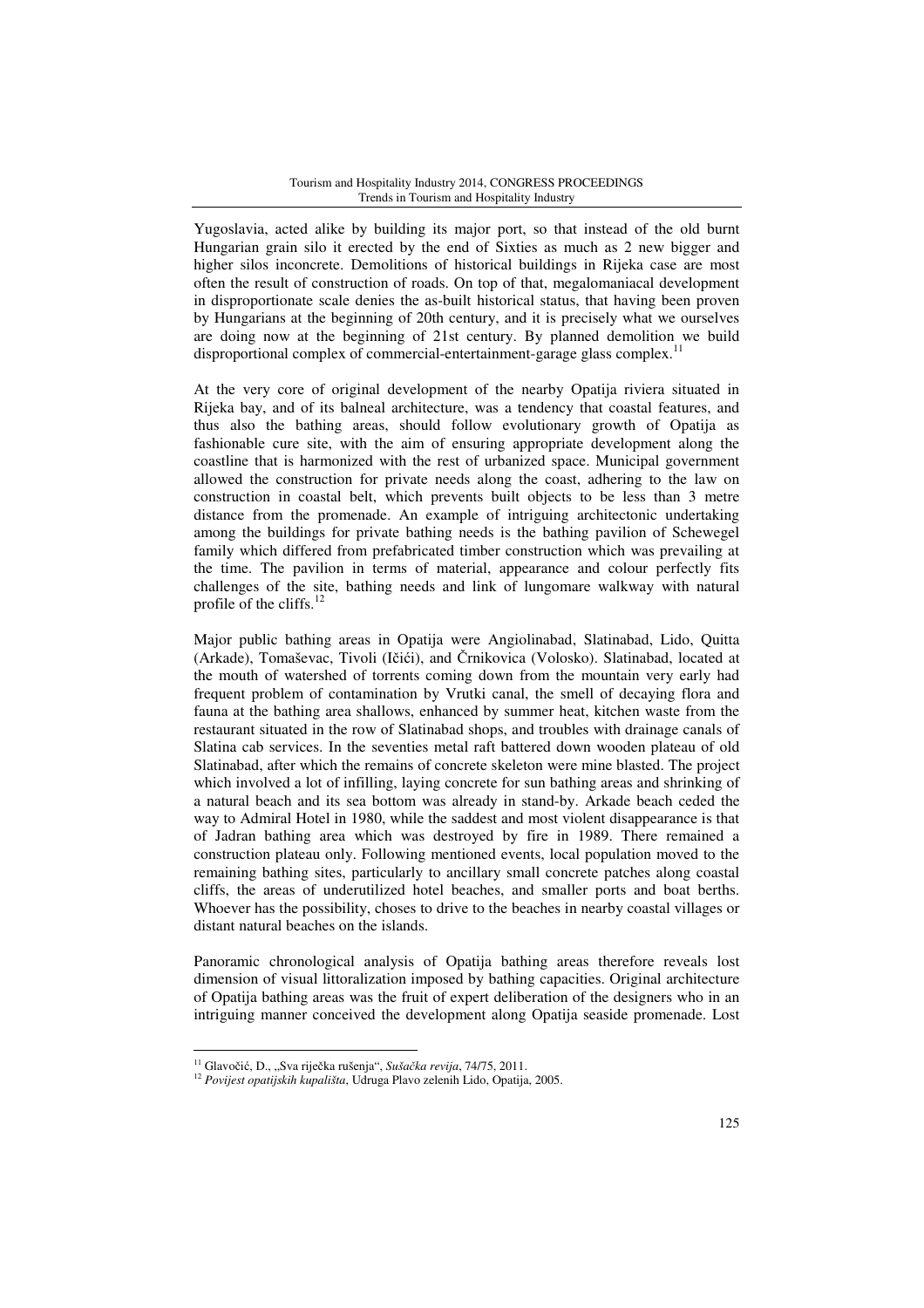artefacts of wooden structures, especially of Angiolina, Čnikovica and Slatina bathing areas, and finally of Arkade and Tomaševac beaches constitute a apart of rich urban history and invaluable element of collective memory of the city. Those bespeak that coastal interventions should be approached in a manner that is appropriate with regard to continuity of construction in open maritime demesne, while adhering to delicate articulation with architecture of the space. $13$ The viability of delicate coastal system depends precisely on ecological mind as backbone of evolutionary option of a man and his subsistence within global and coastal ecological community.<sup>14</sup>

### **3. POLLUTION AND LAND USE THREATS TO COASTS AND BEACHES**

 Rijeka bay is located between western part of Krk island, Istrian peninsula and northern part of Croatian Littoral. Sea depth of the bay ensures safe navigation for Cape-size ships so major Croatian port developed there, along with significant tourist destinations. It is a submerged part of Dinaric karst which constitutes one of the two most valuable karst phenomena on the globe and the largest continuous karst area in Europe.

Coasts and beaches are exposed to a number of threats, some of which are listed in table 1.

Dominant tourist development model in Croatia are greenfield investments, combined on the other hand with big box retailing at inappropriate locations within or near city centres, very often just uphill the precious steep coastlines, thus exerting pressure from above with regard to wastewaters, stormwater, and microclimate change.

The table lists local effects. However, widespread effect caused by accumulated local sources is pollution that harms the entire food chain, all the way to humans, as well as the greenhouse gas emissions resulting in ocean acidification.

As mentioned earlier, the ocean, with a pH of 8.2 is the cradle of life on Earth. Ecosystems and their life-creating powers thrive in an alkaline environment. Yet much of our environment - indoors as well as outdoors - has reached a high level of acidity. Our excessive use of fossil fuels and the massive volume of carbon dioxide pumped into the atmosphere every day render the air very acidic.<sup>16</sup> After absorbing a large portion of carbon dioxide released by human activities, the oceans are becoming acid. If it weren't for the oceans, the level of carbon dioxide in the atmosphere would be much higher - gilled marine animals may find it hard to breathe and calcium carbonate shells may dissolve.<sup>17</sup>Therefore, in parallel with climate change we get acidic ocean.

 $\overline{a}$ 

 $13$  Ibid

<sup>14</sup> Kostelac, M., "Socio-kulturološki aspekt kupališta", in *Nadležnost lokalne samouprave na plažama i kupalištima*, Proceedings, Udruga plavo-zelenih Lido, April 2003.

<sup>&</sup>lt;sup>15</sup> Runko Luttenberger, L., "Interactions between the society and the environment in ecological engineering of Croatian water and waste management sector", *Strojarstvo*, Vol 54(1)2012, 91-104.

<sup>16</sup> Pauli, G., *The blue economy*, Paradigm Publications, Taos, 2010.

<sup>17</sup> *Threats to oceans and coasts*, WWF, www.panda.org, 5.1.2014.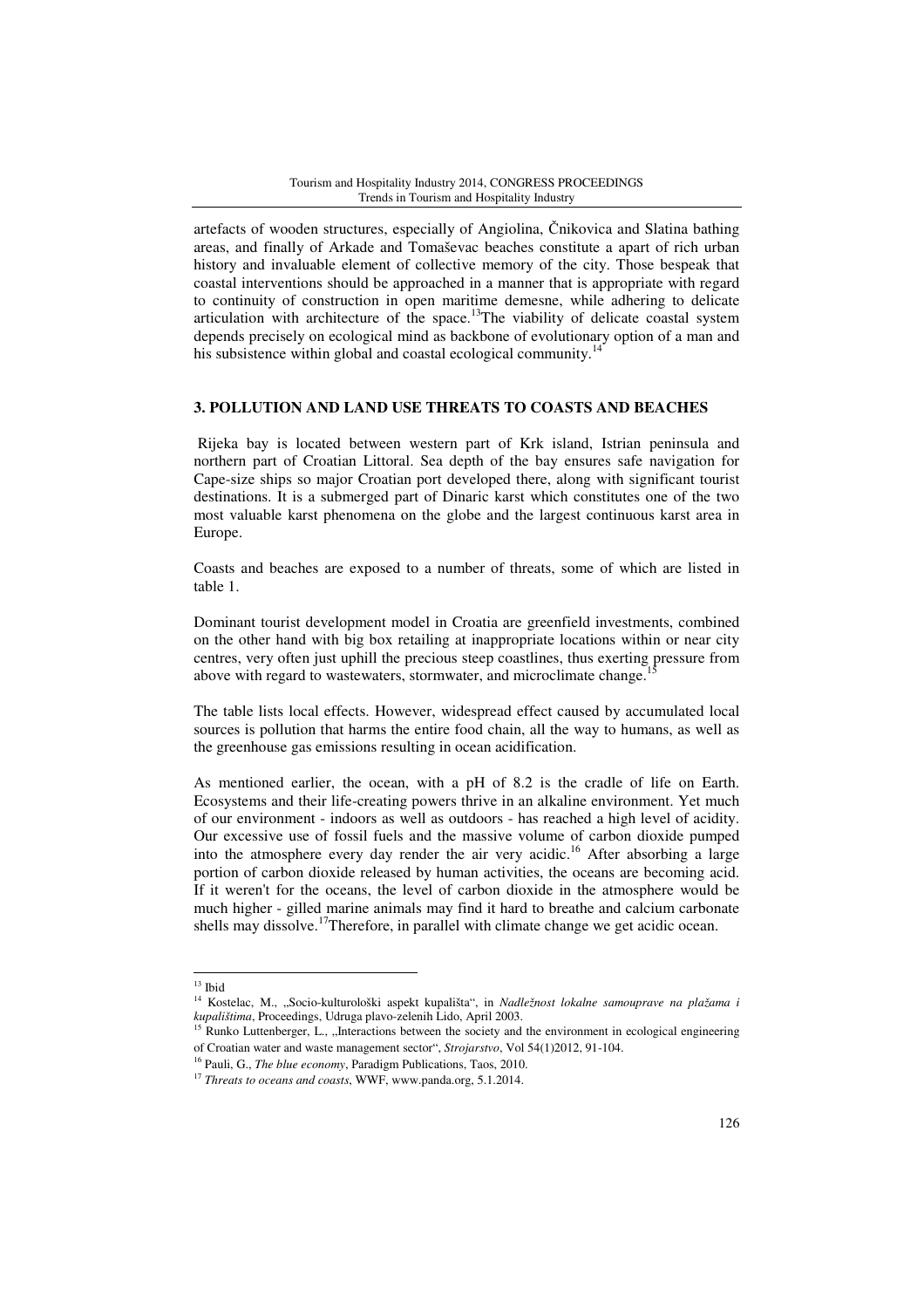# Table 1: **Threats to coastal and balneal areas**

| Coastline                     | impervious surfaces such as roads, driveways, parking lots, roof tops,<br>$\bullet$  |
|-------------------------------|--------------------------------------------------------------------------------------|
| urbanization                  | sidewalks                                                                            |
|                               | Increased volume, duration and intensity of urban runoff<br>٠                        |
|                               | Additional transportation of nonpoint source pollutants affecting water<br>$\bullet$ |
|                               | quality                                                                              |
|                               | Decrease in groundwater recharge<br>$\bullet$                                        |
|                               | Bacteria and other pathogens carried in stormwater contaminate<br>$\bullet$          |
|                               | coastal waters and beaches                                                           |
|                               | Urban climate distortion<br>$\bullet$                                                |
|                               | Deforestation (reduced biodiversity, release of greenhouse gas<br>$\bullet$          |
|                               | emissions, disrupted water cycles, increased soil erosion, disrupted                 |
|                               | livelihoods, loss of green infrastructure networks)                                  |
|                               | Increased pressure on municipal utilities                                            |
| Coastline                     | $\bullet$<br>Air, sea, soil pollution                                                |
| industrialization             | $\bullet$<br>Impaired public health in coastal communities                           |
|                               | Destruction of primary resource for tourism - landscape, beaches,<br>$\bullet$       |
|                               | health environment                                                                   |
|                               | Industrial chemicals<br>٠                                                            |
| Shipping                      | Air pollution from burning low-quality marine fuel and sea pollution<br>$\bullet$    |
|                               | (including dumping of rubbish, ballast water, oily waste)                            |
|                               | Impaired public health in coastal communities<br>$\bullet$                           |
|                               | Groundings<br>$\bullet$                                                              |
|                               | Anchor damage<br>$\bullet$                                                           |
| Road transport                | Air, water, soil pollution<br>$\bullet$                                              |
| near the coast                | Substantial infrastructure taking up unspoiled land<br>$\bullet$                     |
|                               | $\bullet$<br>Soil erosion                                                            |
|                               | Impervious surfaces<br>$\bullet$                                                     |
|                               | Congestion pollution problems<br>$\bullet$                                           |
|                               | Splitting communities and ecosystems<br>$\bullet$                                    |
| Pollution from                | Great quantities of solid waste landfilled on porous karst terrain<br>$\bullet$      |
| municipal utilities           | $\bullet$<br>Wastewater discharged into the sea                                      |
|                               | $\bullet$<br>High consumption of potable water for waste transport                   |
|                               | Pollution of water, the sea, soil and air<br>$\bullet$                               |
| Power generation              | Air, water, soil, the sea pollution<br>$\bullet$                                     |
| sources                       | $\bullet$<br>Public health degraded and impaired by using non-renewable sources      |
|                               | and obsolete technologies                                                            |
|                               | Centralized systems entailing damages caused by siting and transport<br>$\bullet$    |
| Squeezing of                  | By coastline industrialization, urbanization, construction of marinas,<br>$\bullet$  |
| bathing areas                 | obstructing the view                                                                 |
| Beach area                    | Discharges of sewage from unregulated uphill sources, from treatment<br>$\bullet$    |
| pollution                     | plants, and of polluted runoff                                                       |
|                               |                                                                                      |
| Infilling and                 | Destruction of natural sea bottom at the beach that is otherwise<br>$\bullet$        |
| laying concrete<br>on natural | beneficial for humans and marine ecosystems                                          |
| beaches                       |                                                                                      |
|                               |                                                                                      |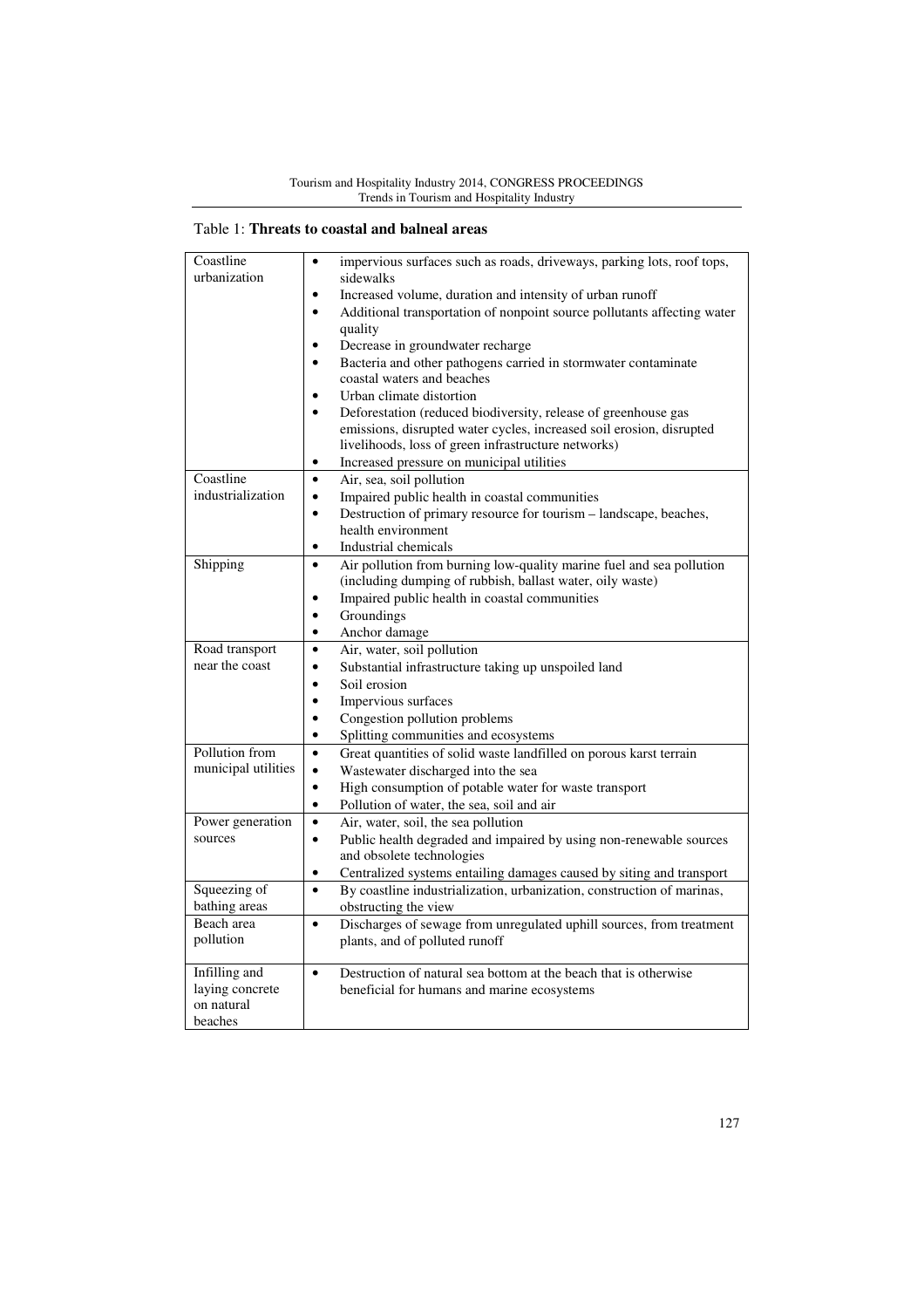# **4. CHALLENGES TO ENVIRONMENTAL VALUES OFTHE BEACHES**

It is evident that throughout the history of balneal culture, the conflicts between private and public interest resulted in the difficulty to set up and maintain the beach area, in reducing it, in intervening in its original aspect, in pollution, and closure of bathing places.

The author focuses attention on the following environmental aspects associated with Croatian beaches:

- Medical tourism which Croatia wants to promote is dependent in the firsts place on healthy environment. It is not enough to have authentically beautiful coast or the sea or forest if the air, water and soil are polluted. Medical tourism does not only involve built sanatoriums with baths, apparatuses, physicians and other expert personnel, but primarily open space, and if we speak about seaside sanatoriums, the beaches, sunbathing spaces and promenades.
- Medicinal products based on seawater, pools built along the coast (in Croatia subsidized by national development bank and the ministry responsible for tourism<sup>18</sup>) or artificially conditioned air in impermeable living spaces<sup>19</sup>may not by themselves ensure healthy living. Those could possibly convey a message that benefits of the sea and/or bathing are granted also without actual presence of clean sea or air.
- Policy makers are not always aware of the value of sunbathing and sea bathing and of inexpensive and healthy recreation for population and tourists.
- Croatia often promotes the policy of greenfield-type investments in historical urbanized areas, i.e. building as if the site has not been previously developed and designated for some purpose, and without any regard for coastal or land use to date and its cultural and historical value.
- With coastal zones being a "hinge" between maritime and terrestrial development, marine spatial planning in Croatia<sup>20</sup>should be integrated with environmental impact assessment.
- The so-called improvements of old beaches and bathing areas often involve infilling and laying concrete, and not the reconstruction of original structures and preservation of natural beach and its sea bottom. Concreting of coastline and beaches is comparable with prevailing approach to rivers that are through regulation and canalization deprived of their natural bed.<sup>21</sup>

l

<sup>18</sup> *Programme concerning tourist industry competitiveness*, Ministry of Tourism, 2014,

www.mint.hr/UserDocsImages/140228-KTG14P1.pdf<br><sup>19</sup> Luttenberger, A., "Pravni aspekti sigurnosti kakvoće zraka u klimatiziranim prostorima", Zbornik radova *Zdrava klimatizacija uspješan turizam*, Fakultet za menadžment u turizmu i ugostiteljstvu, Opatija, 2012, 63- 70.

<sup>&</sup>lt;sup>20</sup> Runko Luttenberger, L., "Izazovi morskog prostornog planiranja", III. Savjetovanje o morskoj tehnologiji -*Third Conference on Marine Technology*, Hrvatska akademija znanosti i umjetnosi - Znanstveno vijeće za pomorstvo - Sekcija za morsku tehnologiju, Rijeka, 2010, 84-93.<br><sup>21</sup> Luttenberger, A., "Pravni aspekti sigurnosti kakvoće zraka u klimatiziranim prostorima", Zbornik radova

*Zdrava klimatizacija uspješan turizam*, Fakultet za menadžment u turizmu i ugostiteljstvu, Opatija, 2012, 63- 70.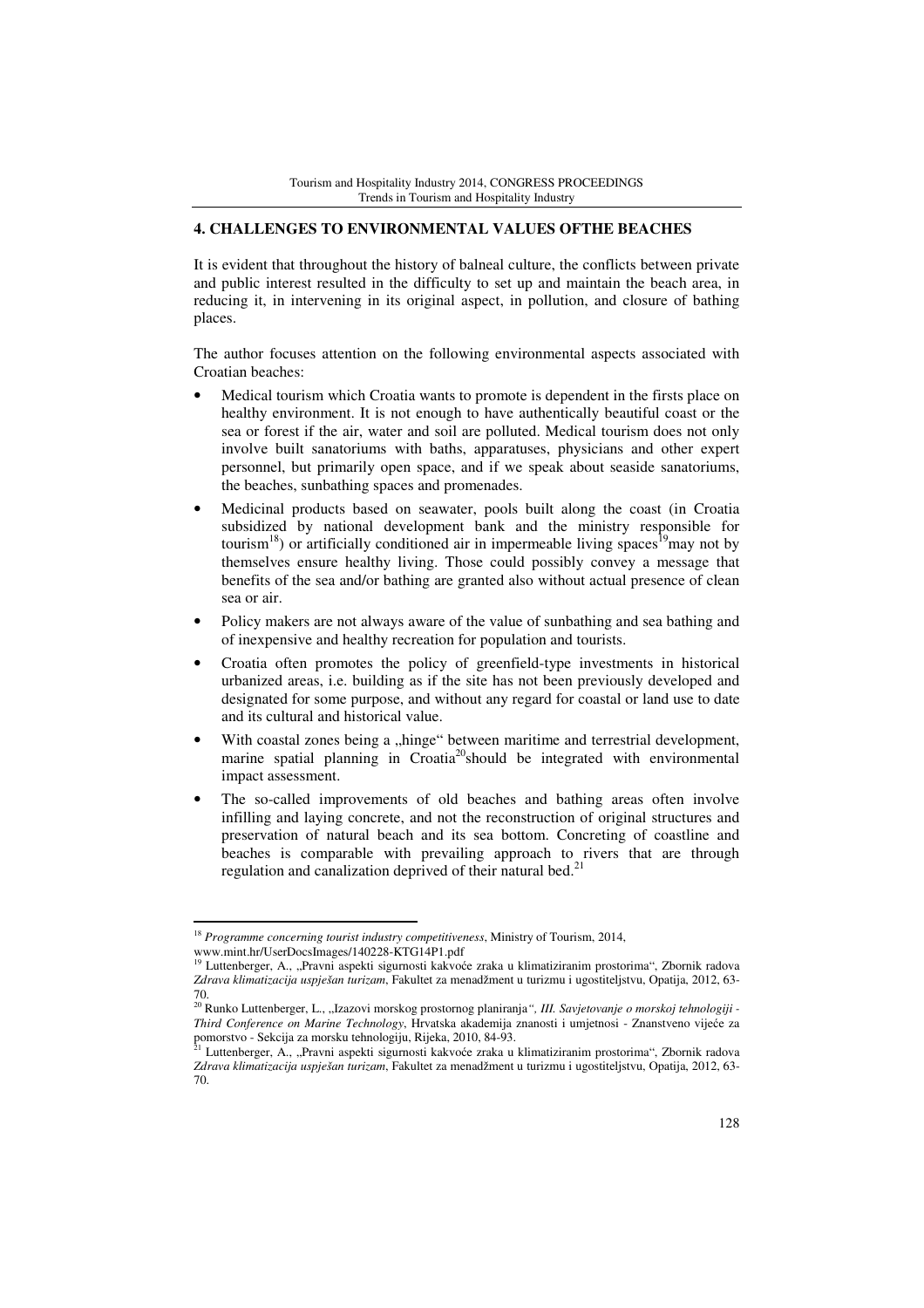- Applied measures for improving the quality of seawater by collecting and treating wastewaters in author's opinion do not ensure desired results. Wastewater systems are mainly centralized, with insufficiently developed secondary network and low level of treatment, discharges and pumping facilities are situated at attractive coastal sites (in some cases at beaches themselves). Decentralized wastewater systems integrating nutrients and energy recovery and water reuse should be employed.<sup>22</sup>Such systems are also less vulnerable to climate change contingencies.
- Natural beaches constitute precious elements of the ecosystems along with rivers, lakes, karst, forests, mountains, marshes, etc. which should be accorded legal standing, the interests whereof may be represented by their guardians or the citizens (Runko Luttenberger and Luttenberger, 2012). $^{23}$

# **CONCLUSION**

For preserving the health of local inhabitants as wellbeing of highest category, and for the benefit of health tourism associated therewith, since visitors want to experience whatever is beneficial for local population, it is of utmost importance to:

- a. maintain high quality of all environmental components,
- b. revitalize historical and open new beaches in urban areas,
- c. resolve the conflict between the beach and industrial waterside in favour of the former.

Preserving of quality beaches and bathing areas is in the interest of humans and ecosystems. Urban beaches should be expanded both physically and visually to the detriment of non-profitable and polluting time-limited industrial sectors. In order to preserve the quality of the sea and beaches, the construction in coastal hinterland, especially on karst soil, should be the object of particular attention of physical planning. Historical beaches should be restored to the state as originally conceived in order to achieve the harmony between architecture and landscape which had been paid particular heed.

### **REFERENCES**

*Books:* 

l

Gray, F., *Designing the seaside: Architecture, society and nature*, Reaktion Books, London, 2006. Matejčić, R., *Kako* č*itati grad: Rijeka ju*č*er, danas*, Naklada Kvarner, Rijeka, 2013. Pauli, G., *The blue economy*, Paradigm Publications, Taos, 2010. *Povijest opatijskih kupališta*, Udruga Plavo zelenih Lido, Opatija, 2005.

*Journal articles:* 

Ashbullby, K.J. et al., "The beach as a setting for families' health promotion: a qualitative study with parents and children living in coastal regions in Southwest England", *Health and Place*, *23*(2013)138- 147.

 $22$  Runko Luttenberger, L., "Environmental protection based on waste and water utility service management", *Strojarstvo*, Vol 52(6)2010, 631-649.

Runko Luttenberger, L., Luttenberger, A., "Earth-centric approach in environmental protection", *Pomorstvo*, 26(1)2012, 27-44.